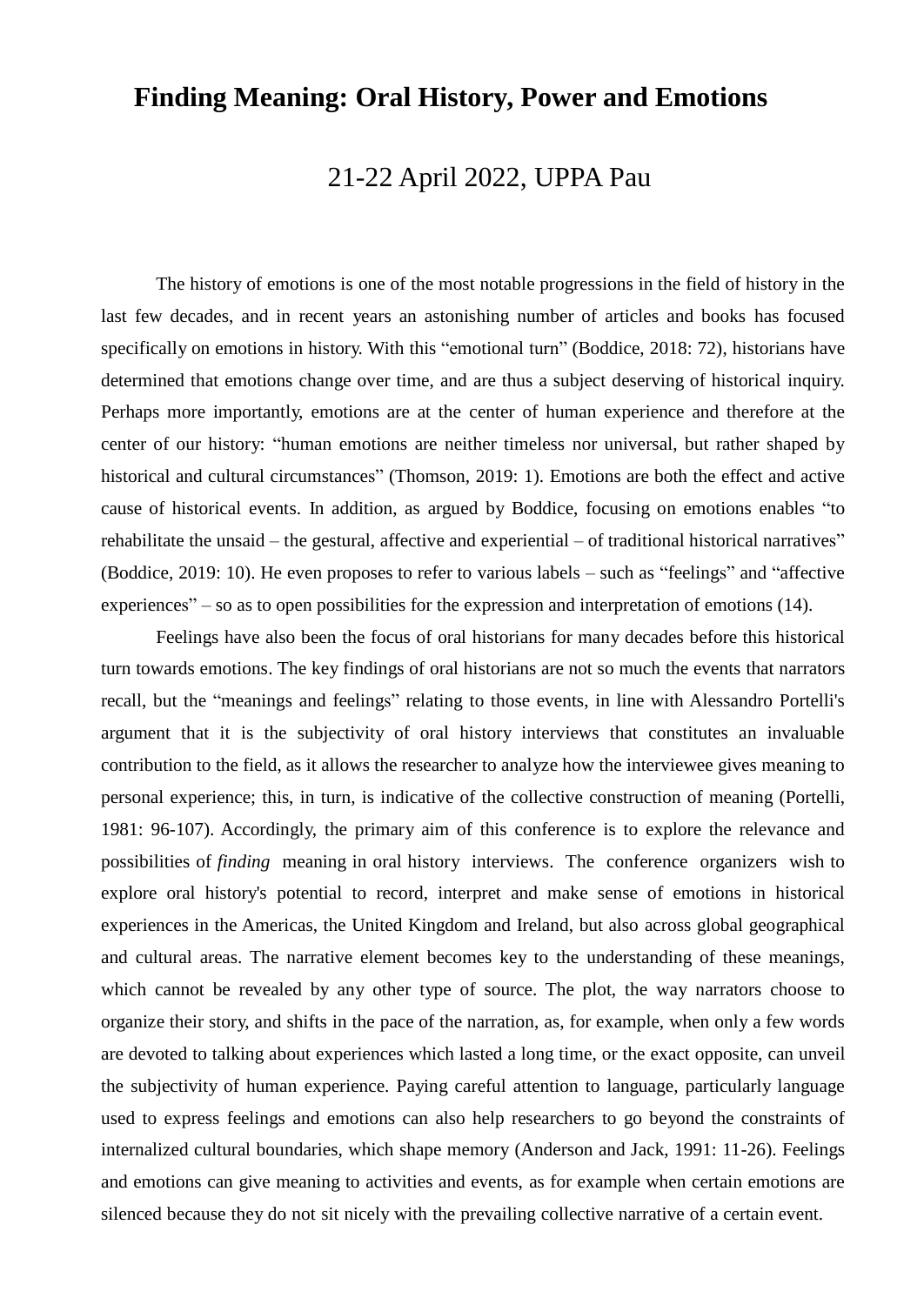The purpose of this conference is to re-center the role of oral history in the history of emotions on the one hand, as well as the role of emotions in history and oral history on the other. Indeed, oral history offers the unique possibility to study the way in which experiences are remembered as well as the relationship between individual and collective memory. "Individual remembering is affected by cultural narratives about the past" (Thomson, 2019: 2) and emotions are essential in this process because they are "impacted by social relations and cultural expectations" (Thomson, 2019: 2). Joanna Bourke focused on fear and anxiety in an article published in 2003 (Bourke, 2003: 111-133), in which she argued that humans narrate their emotions by conforming to certain narrative structures. Bourke shed light on the dialogical nature of the link between the personal emotion and the collective emotional environment of a society. This paves the way for further studies on the shifts in the way people narrate certain emotions and the subsequent ways in which these shifts may also alter their subjective experience.

The other facet of the study of emotions that the conference organizers wish to explore is its relationship with power which, despite its complexity, has yet to be fully problematized. Bourke writes: "emotions such as fear do not only belong to individuals or social groups: they mediate between the individual and the social. They are about power relations" (Bourke, 2003: 124). Fear – and emotions more generally – are the product of a society and of given "power relations", but they may also contribute to reforming them, as shown by the history of the evolving status of women or minorities in society. More precisely, are emotions experienced differently because of one's gender and/or one's identity, as suggested by Boddice (2018: 100-122)?

It may also be argued that emotions can be empowering: in the context of war and conflict for example, oral testimonies indicate strong interrelations between affective experiences and agency. The organizers of the conference also wish to assess the extent to which oral history as a methodology is empowering when it gives agency to participants who have traditionally been excluded from more classic approaches to historical research. Paradoxically, emotions may also be indicative of situations of domination and subordination, and of a person's powerlessness.

From a methodological perspective, how could historical analysis enhance the narratives which include expressions of feelings and emotions? Alistair Thomson offers some insight into this in his most recent work on emotions in oral history (Thomson, 2019: 1-11). The sound of personal testimony can further our understanding of the emotions and their historical and cultural meanings. Speakers can add emphasis by increasing volume, or adding well-timed pauses; excitement and emotion can be shown by a change in the speed of the speech, whereas slowing down might express difficult moments. Silences are widely studied by oral historians, as they often mean painful moments, a struggle with the narrator's own memory, or even embarrassment or shame. Thomson writes: "the voice can suggest warmth and pleasure, anger and disappointment, sarcasm or disapproval" (4), and how would one interpret the meanings of laughter, sobs or tears?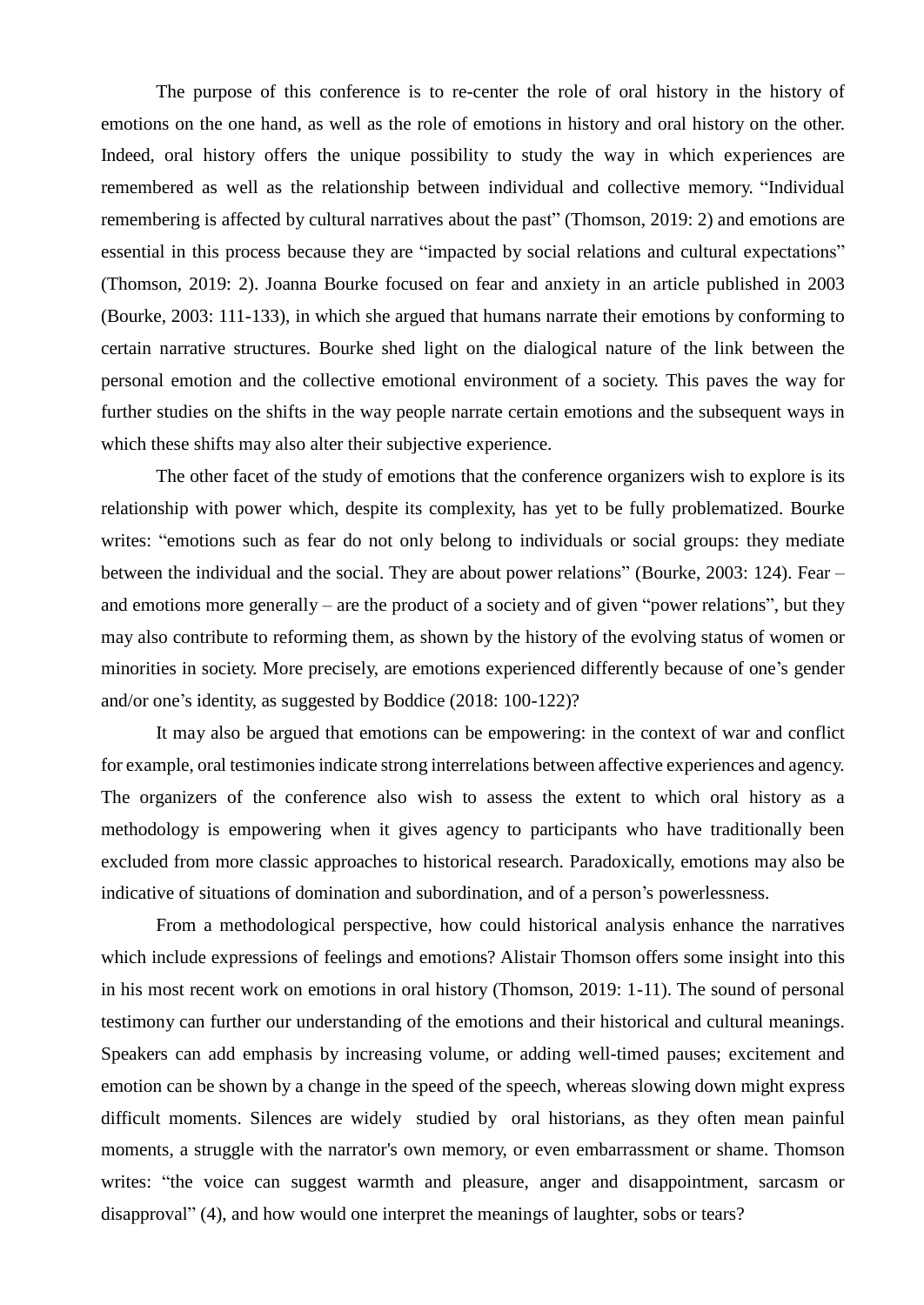Furthermore, the organizers propose to include both the interviewing process and analysis carried out by the same researcher as well as the so-called "secondary analysis", or the analysis of pre-recorded interviews which have been (or are about to be) deposited in sound archives around the world by someone else. This practice of reusing past interviews is somewhat controversial and frowned upon on the basis that an oral history interview is not a "data-bank", offering empirically neutral material that anyone at any moment in time can draw upon. This attitude has been referred to as the "naive realism" of the researcher, with the argument that interview data are "socially constructed", and are not "simply facts that are free of theoretical presuppositions" (Bornat, 2010: 43-52). Yet, following Joanna Bornat's argument in favor of the practice of revisiting past interviews, the organizers of the conference would also like to explore the possibilities for historical research offered by the exploitation of the many hundreds of hours of recorded interviews held in sound archives, some of which are even available on line. The underlying ambition will be to identify a scientific framework in which such a research method could become an interesting (re)source and could eventually open up new research prospects.

#### **The themes to be investigated include (but are not limited to) the following:**

- The relations between emotions, history and oral history

Emotions as cultural, social, political and/or historical constructs

The role of emotions in the construction of memory; "memory composure"

The meanings and feelings of human experience

Emotions and historical experience

- Historicizing emotions
- Emotions and causation
- Emotions, empowerment and activism; emotions and power relations (domination, subordination)
- Emotions in the context of war and conflict
- Emotions and gender
- Emotions, racial and ethnic issues

#### **Proposals seeking to explore methodological issues will be welcome, such as:**

- The advantages and drawbacks of reusing past interviews / interviews conducted by someone else; Methodological approaches to secondary analysis
- Methods for finding and interpreting emotions; Interpreting silence / what is not said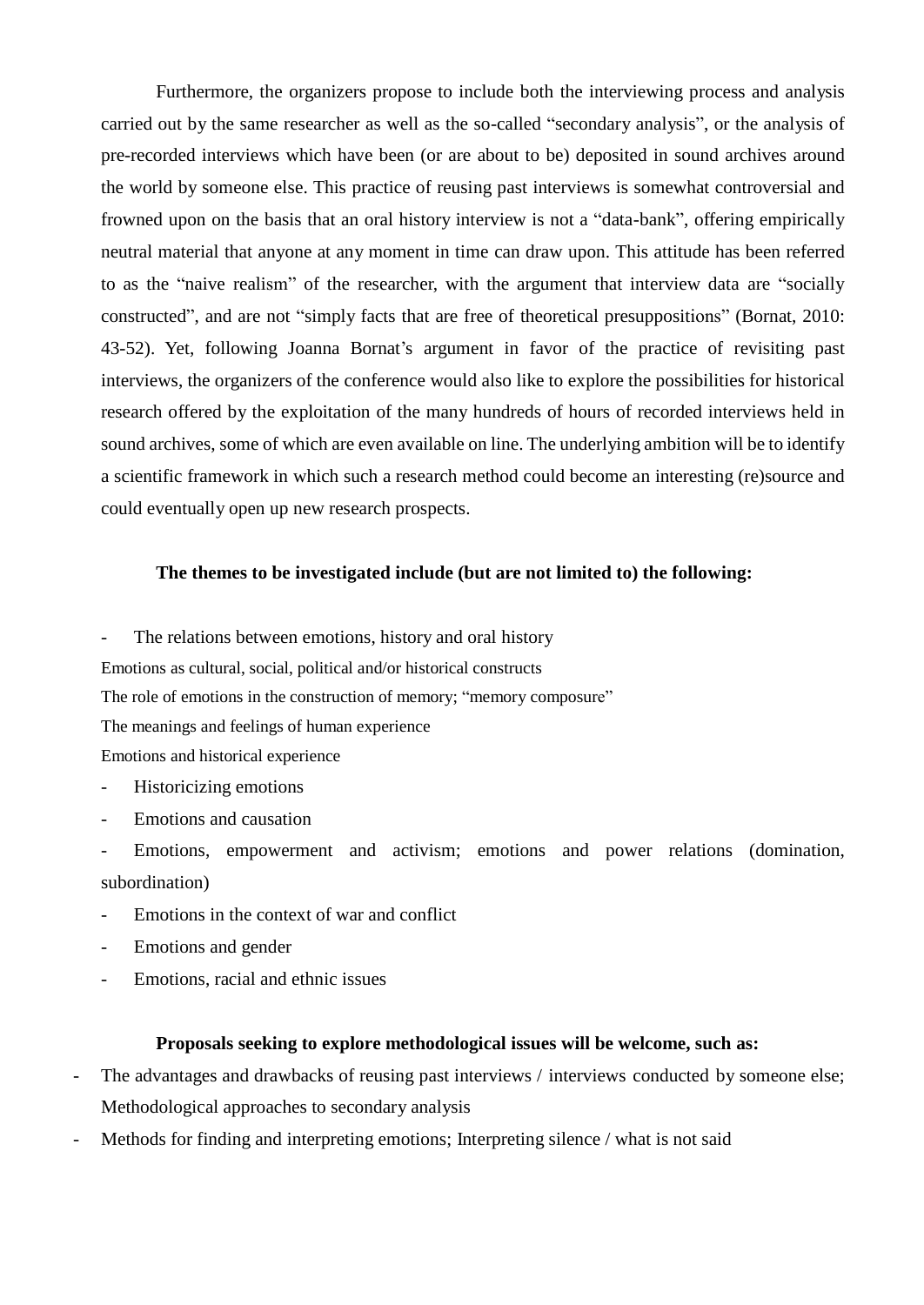The organizers will welcome proposals from specialists in History, Oral History, Geography, Civilisation Studies, Social Sciences, Political Sciences, Law and Transitional Justice. The geographical scope will include – but will not be limited to – the Americas, the United Kingdom and Ireland, and proposals taking a comparative and interdisciplinary approach will be particularly welcome. The proposals should preferably focus on the  $20<sup>th</sup>$  and  $21<sup>st</sup>$  centuries. This international, cross-disciplinary conference will be held in English and French.

Please send a 300-word abstract in English or in French to Joana Etchart and Simona Tobia : [joana.etchart@univ-pau.fr](mailto:joana.etchart@univ-pau.fr) and [stobia@univ-pau.fr](mailto:stobia@univ-pau.fr%20b) by **September 6th 2021** The acceptance or rejection of proposals will be announced in October 2021

**Organizers**: Joana Etchart and Simona Tobia, University of Pau (UPPA – ALTER Research Group)

### **Keynote speakers:**

*Anna Bryson (Queen's University Belfast, UK) Lindsey Dodd (University of Huddersfield, UK) Alistair Thomson (Monash University, Melbourne, AUS)* 

#### **Scientific Committee:**

*Anna Bryson (Queen's University Belfast, UK) Françoise Buisson (Université de Pau et des Pays de l'Adour, FR) Lindsey Dodd (University of Huddersfield, UK) Laurent Dornel (Université de Pau et des Pays de l'Adour, FR) Florence Descamps (EPHE, FR) Christophe Gillissen (Université de Caen, FR) Patricia Heiniger-Casteret (Université de Pau et des Pays de l'Adour, FR) Franck Miroux (Toulouse Jean Jaurès, FR) Fabrice Mourlon (Université Sorbonne Nouvelle, FR) Tracey Simpson (Université de Pau et des Pays de l'Adour, FR) Anne Stefani (Toulouse Jean Jaurès, FR) Alistair Thomson (Monash University, Melbourne, AUS)*